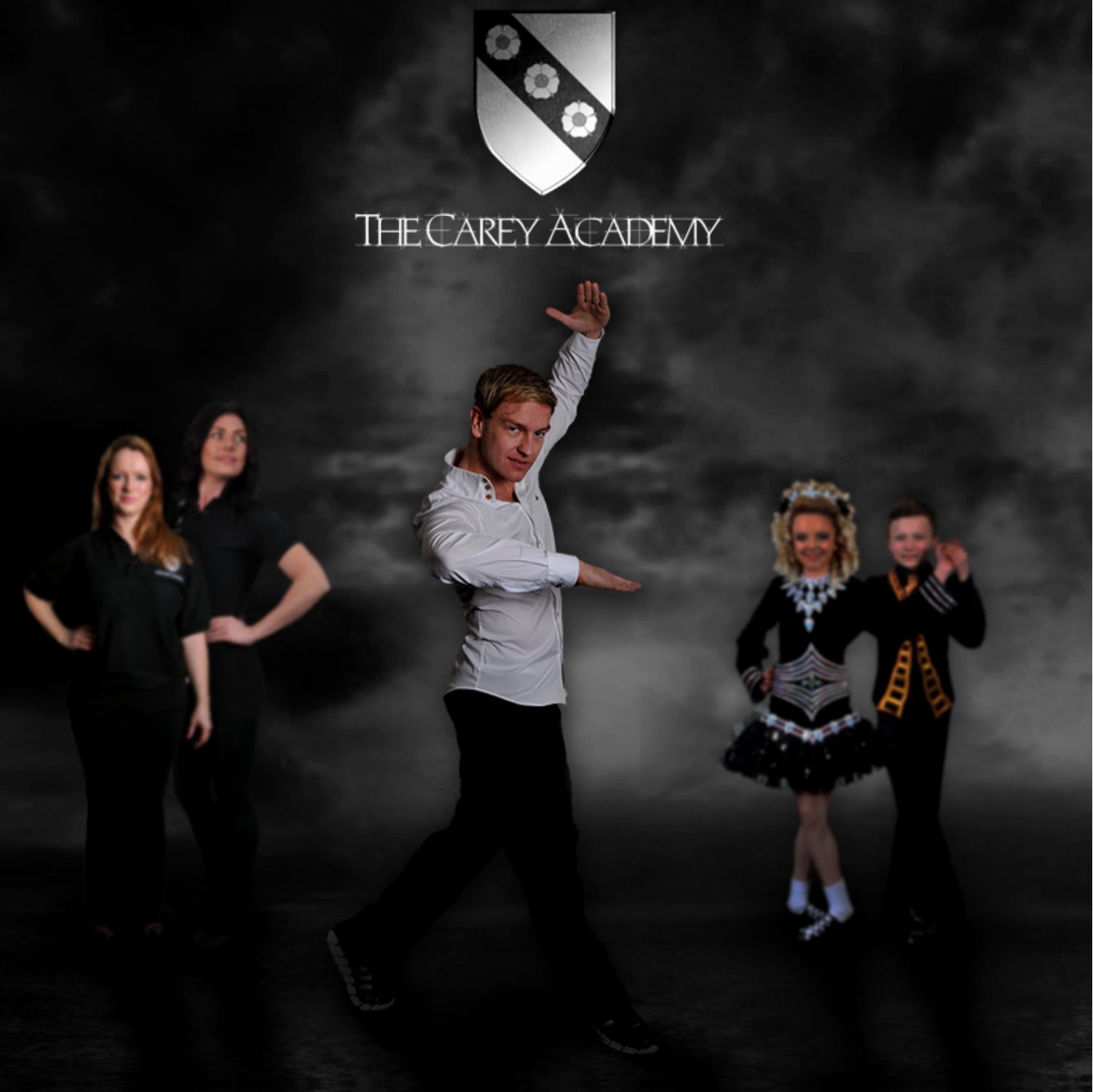The Carey academy of Irish dancing is based in Birmingham, England under the direction of John Carey A.D.C.R.G.

We offer traditional Irish dance classes for children (4+) and adults, from beginners through to World Champions, at our custom designed studio complex in Perry Barr, Birmingham.

Our classes are fun and a great way to keep fit and learn a fantastic art form.

The school was established in June 2007 and to date has won an incredible 15 world titles in both solo and team categories as well as over 100 national titles.

We customise your experience to suit you, if you would<sub>d just</sub> like to just like to dance for fun, or have aspirations to be the next World Champion and star in Lord of the Dance, we can help you achieve your dream.

The Carey Academy is registered with "An Coimisiun Le Rinci Gaelacha" in. Dublin, the largest Worldwide Irish dancing governing body.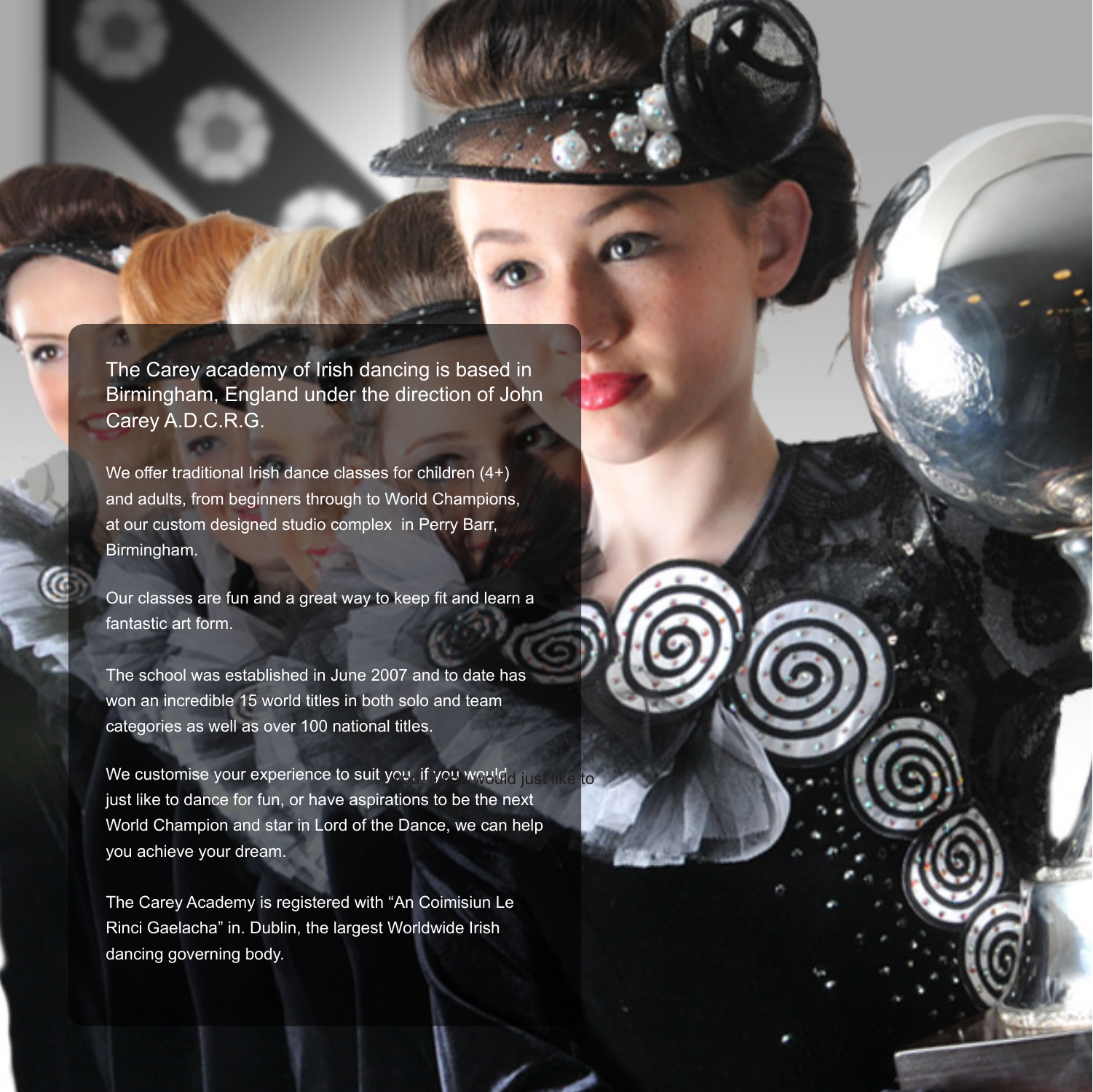The Carey Academy started in June 2007 and has gone from strength to strength, winning Regional, National and World Championships in solo, ceili (teams of 8) and figure (teams of 16) categories.

## National Solo Champions

British National Champion All Ireland Champion North American Champion All Scotland Champion North American Champion

## Our World Champions

U16 mixed figure U16 mixed ceili .U13 girls figure U16 girls figure U16 girls ceili U19 girls ceili Senior mixed ceili